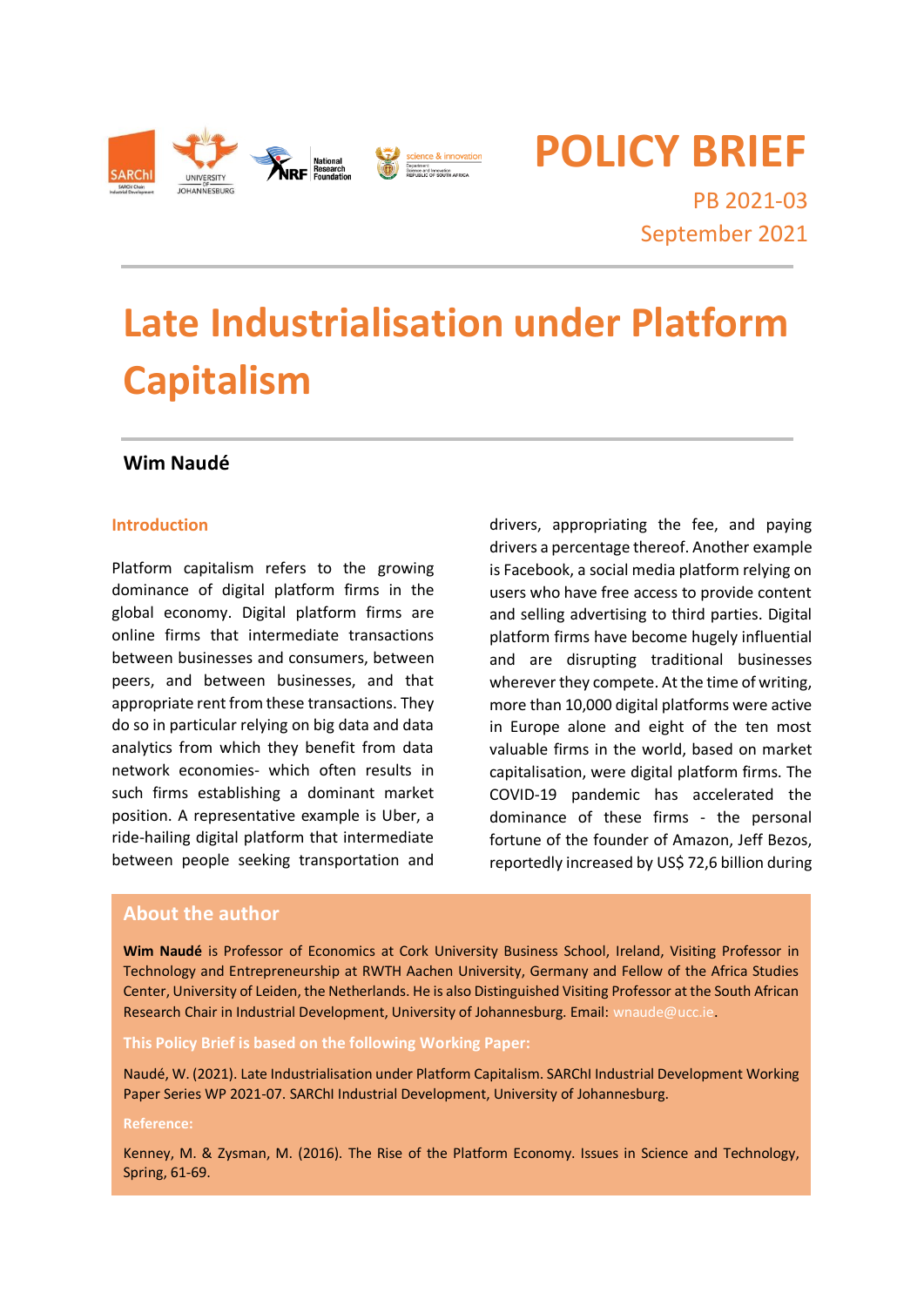2020, an amount exceeding the total COVID-19 fiscal rescue package of a country such as South Africa.

Market competition is increasingly taking place against digital platforms (for e.g., Apple's watch competing against the Swiss watch industry), between digital platforms (e.g., between Apple and Google), or on digital platforms (e.g., between app-developers). This transformation of the nature of market competition can perhaps be seen as a further transformation of modern capitalism, with the digital platform likely to become as defining for future industrialisation, as was the factory for the 1st Industrial Revolution, the Fordist corporation for the 20th century, and global value chains for the late 20th century. This transformation of modern capitalism into platform capitalism has important implications for late industrialisation, and for industrial policies to assist developing countries to achieve sustainable industrialisation. Perhaps the most important implication is that it is making industrialisation much harder for late industrialisers, particularly the countries in Sub-Saharan Africa.

While there have been many analyses of the type of digital industrial policies that are needed for late industrialisers to benefit from the digital revolution (often referred to as the 4th Industrial Revolution) these analyses have so far stopped short of dealing fully with the implications of platform capitalism - in particular the consequences of competing against digital platforms and the digital platform industrial strategies of advanced economies and China. The Oxford Handbook on Industrial Policy (2020) for instance contains not a single chapter devoted to the implications of big data and digitalisation for industrialisation, and only one chapter explicitly focusing on digital technologies more generally. This policy brief, based on a SARChI Working Paper, provides a first step toward addressing this lacuna, by discussing three issues that relevant industrial policies in late industrialising countries should address.

#### **Industrialisation Is Becoming Harder**

Before discussing the three issues that relevant digital industrial policies in late industrialising countries should address some preparatory background is necessary to contextualise and motivate these issues as worthy of incorporation into industrial strategies.

The first is to note the digital revolution that is the core driver of what has been termed the 4th Industrial Revolution, and that this revolution has made industrialisation for late industrialisers much harder. This is because it has increased the complexity of development along three interrelated dimensions. The first dimension is the availability of more complicated, `fused' technologies, including Cyber-Physical Systems (CPS) and Artificial Intelligence (AI). These pose substantial demands on complimentary skills, infrastructure, intangible investments, and coordination. The second dimension is that the digital revolution is despite the promising nature of its technologies, not fundamentally as `revolutionary' as previous industrial revolutions - but however subject to more hype and over-optimism. Thus, the requirements of obtaining similar productivity and jobs growth as in the past raises the bar as far as appropriate industrial policies are concerned. The third dimension in which the digital revolution has increase complexity is perhaps the most significant, namely in enabling new business models which integrates technology, markets, and data, and which gives rise to digital platform firms.

Most of the attention in the literature on industrialisation and the digital revolution or 4th industrial revolution has been on the first two dimensions but has, as was mentioned in the introduction, neglected the third dimension of increased complexity in the digital revolution - the rise of platform capitalism. Platform capitalism complicates industrialisation in several ways.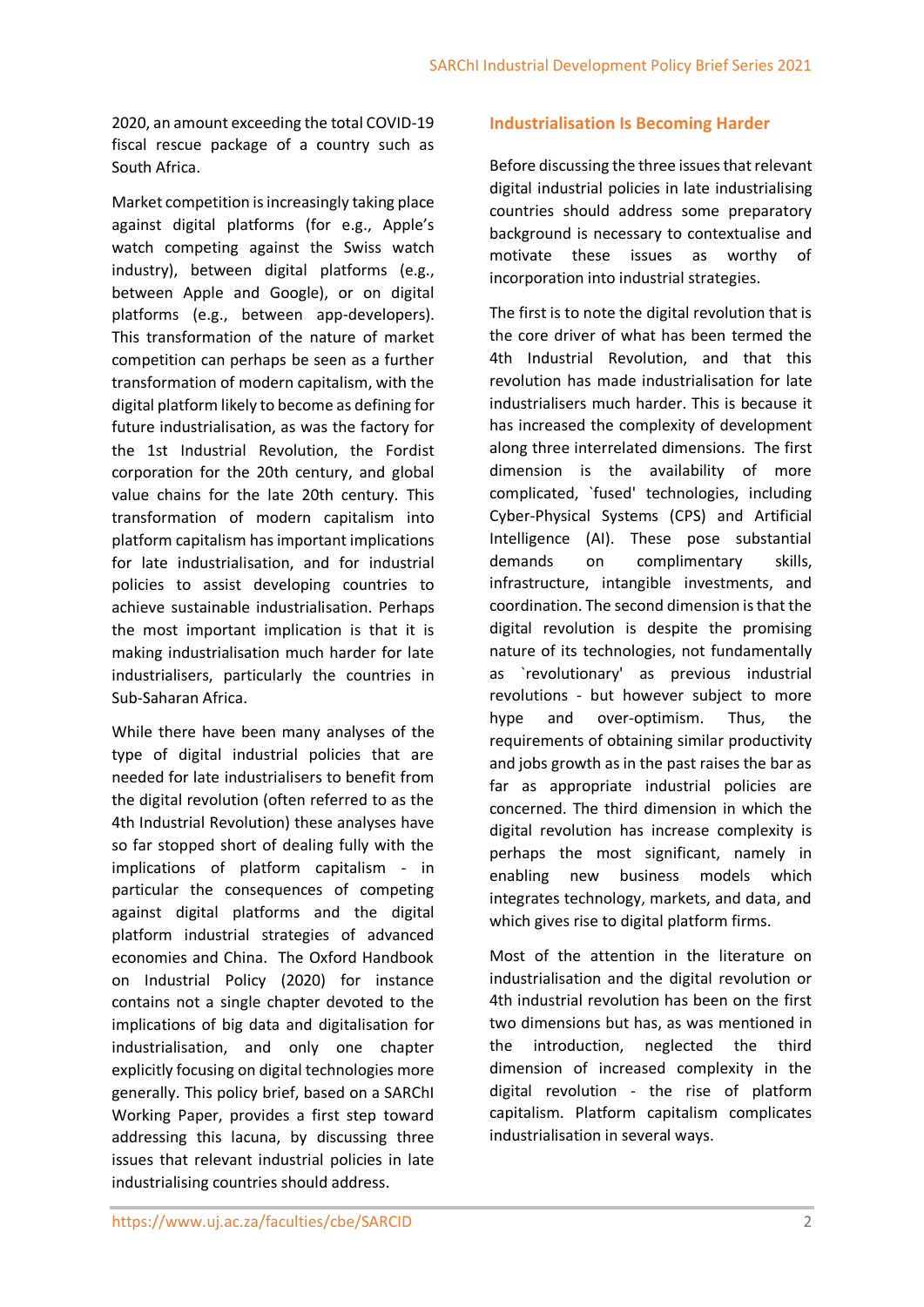# **Industrialisation under Platform Capitalism**

The first way in which platform capitalism complicates industrialisation is that digital platforms have showed themselves to be deadly competitors when they face off against traditional pipeline brick-and-mortar businesses. Examples are Amazon and Netflix out-competing Borders and Blockbuster. The most valuable assets of digital platforms are the intangible data and algorithms on which their business models are built, which provides them with the ability to provide superior products and services, gives them a first-mover advantage, and enable them to shape-shift, meaning they can effectively enter markets non-related to their original core-business. Examples are Apple competing against the watch industry with its Apple Watch, Google venturing into the market for autonomous vehicles and Facebook planning to launch its own currency, the Libra. As a result of this central importance of data and software to their business models, Silicon Valley investor Marc Andreessen coined the phrase "software is eating the world".

The deadly effectiveness of digital platform firms' business models requires traditional non-platform firms to significantly adapt their corporate strategies to be able to compete more effectively - raising the doing business complexity for developing country firms significantly. Traditional firms can react in three ways. One, they can implement significant cost-saving measures; two, they can try to make their business model more flexible and customer oriented – adopting features of platforms; and three they can try to start joint businesses with digital platform firms. An example in the latter regard is the 2019 announced strategic partnership between Volkswagen and Amazon Web Services (AWS), which follows Volkswagen's partnerships with Microsoft Azure, and which created the Volkswagen Automotive Cloud.

The second way in which platform capitalism complicates industrialisation is that, even if late industrialising countries manage to establish their own digital platforms or adopt features of digital platforms, they will have to face platform-to-platform competition. Here, they are far behind in experience and lessons learned. In advanced economies and China, digital platforms competing against one another have become the norm and has been described as "Goliath vs Goliath" competition. Examples include Amazon and Google competing for advertising revenue or Apple taking legal action against alleged intellectual property appropriation by Google. It may be very difficult for new digital platforms in advanced economies or in late industrialising countries to be out-competed. One strategy that a new digital platform may to try and oust an incumbent is to try and provide a better service to attract the users of the incumbent platform to switch. The example is of Sony's PlayStation which out-competed Nintendo's Super Nintendo Entertainment System (SNES) by offering users a 32-bit processor and 3D graphics, which was better than SNES 2Dgraphics and 16-bit processor. This however will put huge demands on late industrialising countries which may be impossible to meet. For instance, the new entrant platform needs to have access to significant financial and human resources to provide a superior product or service. For developing countries this, as well as the requirement to coordinate and put in place a modular architecture dependent on the inputs of many other firms present significant obstacles in competing with the large incumbent firms.

The third way in which platform capitalism complicates industrialisation is that by hosting third-party entrepreneurs on their digital infrastructure – such as app developers on the Apple Store or retailers on Amazon Web Services (AWS) – digital platforms generate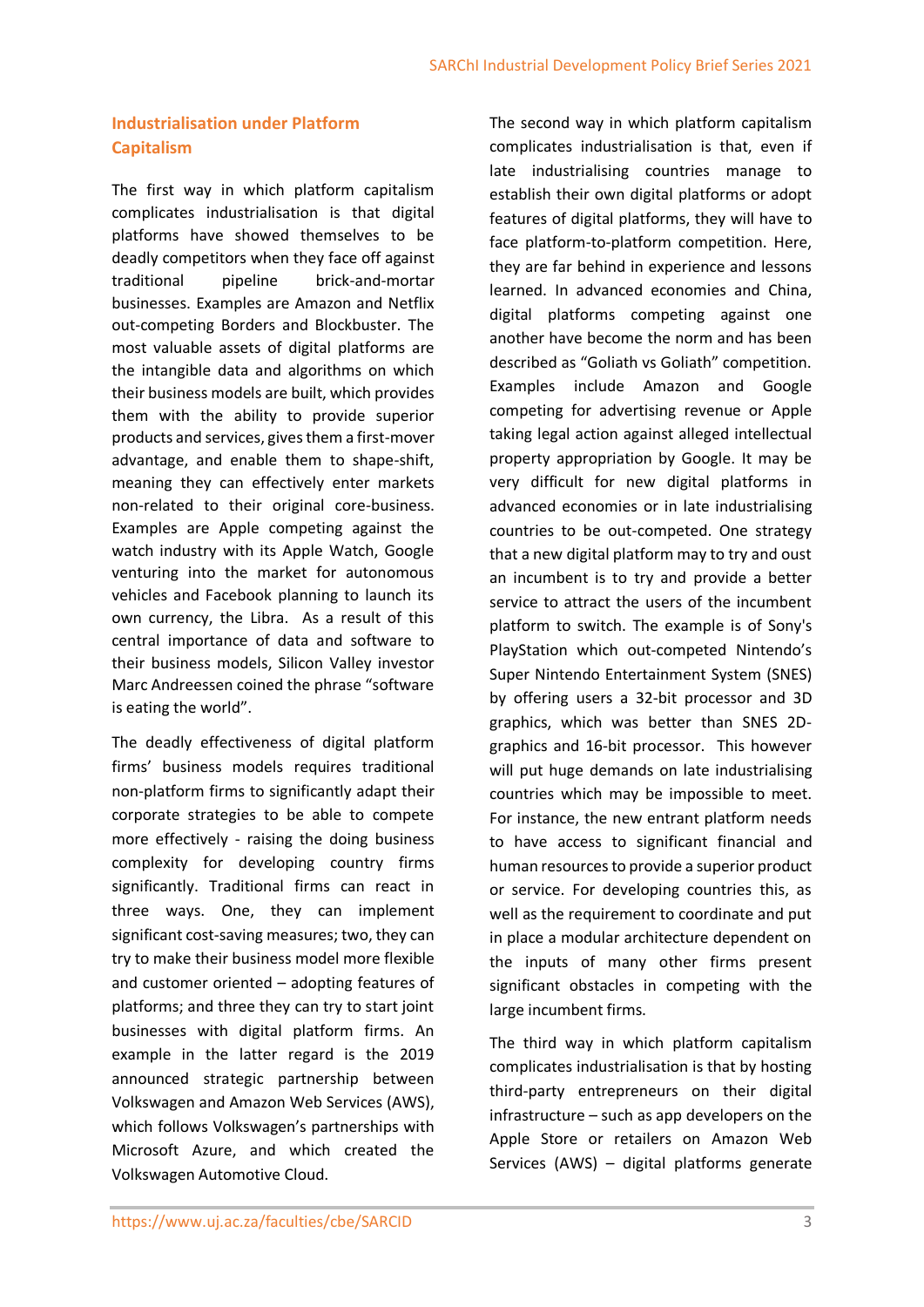competition on their platform between thirdparty entrepreneurs. They moreover set the terms of that competition, for example as *Facebook* does on its buy-and-sell groups, or *Amazon* does on the Amazon' marketplace. This however often results in troublesome forms of competition, wherein the platform owner is often negatively implicated, including dirty business tactics through which the platform owner can damage or take-over the business of third-party, independent entrepreneurs doing business on its platform. For developing country entrepreneurs, this dilutes the possible advantages they can obtain from doing business on these platforms and moreover leaves the future growth of indigenous firms largely dependent on the decisions and strategies of foreign firms.

The fourth way in which platform capitalism complicates industrialisation is that local business dynamism tends to taper off in the presence of digital platforms firms. Two mechanisms at work here are first the lack of competitiveness of local firms against the more effective and customer-oriented platform model with its string network economies. A second is that the start-up of new firms (often the engine of innovationdriven growth) declines. This is to avoid the "kill zones" around digital platforms where firms are taken over by digital platforms or their intellectual property appropriated. The number of firms taken over by the USA based digital platform giants runs into the hundreds. Likewise Chinese digital platforms have taken over many firms not only in China but also in the East Asian region. A third reason why local business dynamism tends to taper off in the presence of digital platforms firms is that with digital platforms trying to stifle new competition by buying up new start-ups, many start-ups never aim to remain in the market, but aim only to catch the attention of one of the digital platform giants and be bought up even before launch an IPO, such as *Instagram*.

The fifth way in which platform capitalism complicates industrialisation is that digital platform firms have become par excellence the lobbying firms of the present generation – even outperforming the global financial firms in this regard. Google and Amazon's close relationship to the US Department of Defense had been noted and China's BAT's (*Baidu, Alibaba and Tencent*), although not government owned, have a close relationship with the Chinese communist party. Given the centrality of data and new technologies based on data to the business models of the large digital platforms, they have a strong interest in weak data and intellectual property protection, and hence engage in expansive and well-coordinated lobbying and legal efforts to influence policy making. One of the practices that digital platform firms want to protect through lobbying and legal measures, is that of digital enclosure. Digital enclosure refers to the creative use of software licenses to obtain control and gain access to users' data. For example, when a factory owner purchases a smart machine, they would typically one obtain ownership over the physical object, not the embedded software, which through the licensing agreement is leased or rented. This allows the owner of the software access to the use of the machine – even to the extent of shutting it down if they want to.

Finally, platform capitalism complicates industrialisation as there are many new downsides to an economy in which data is becoming increasingly valuable, and platforms compete for user attention and data. These include data privacy violations, data harvesting practices, click bait, misinformation and disinformation, and the rise of the surveillance state, surveillance capitalism and new vulnerabilities to cybercrime. Very few African countries have signed up to the African Union's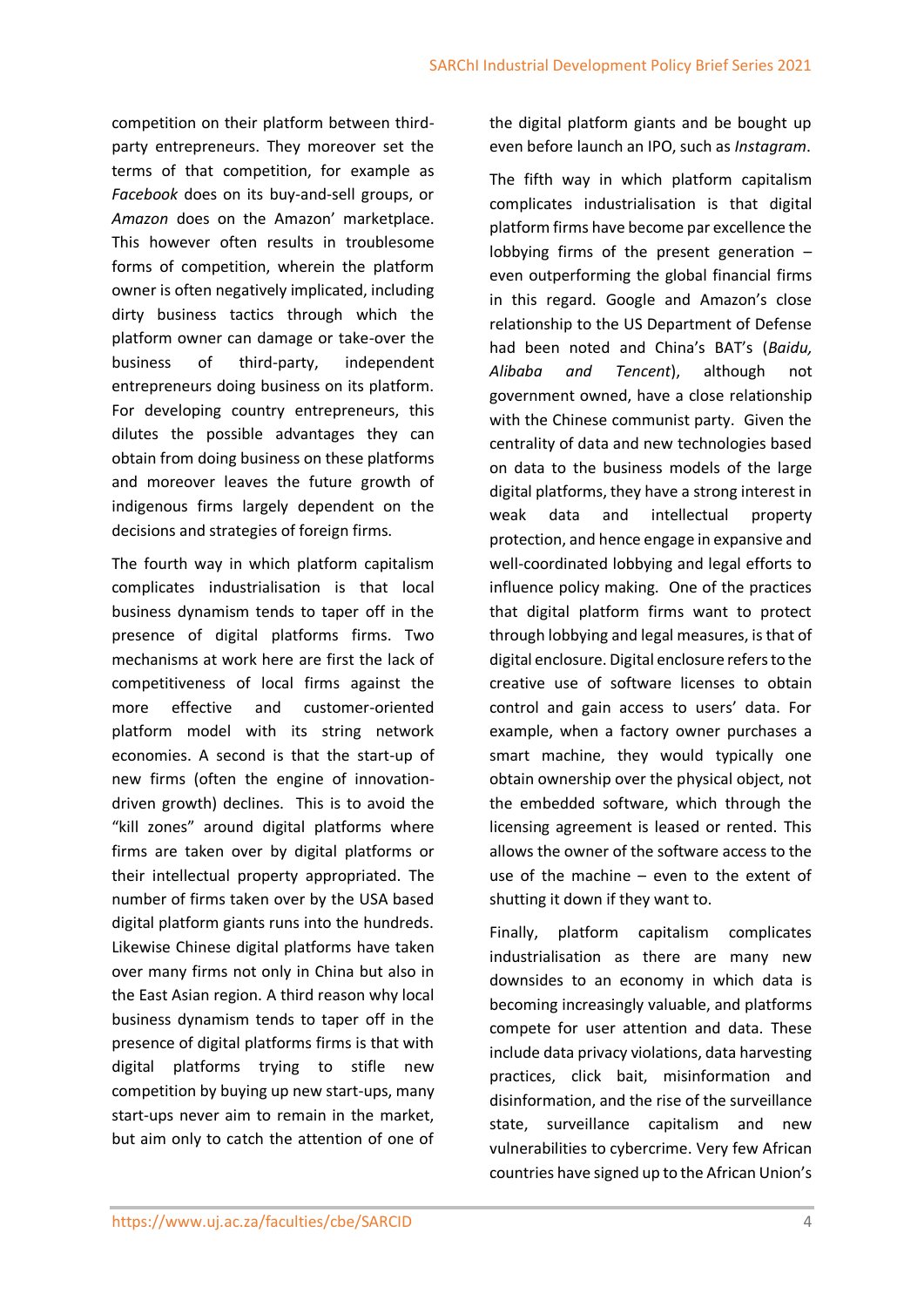Malebo Convention on Cyber Security, and more and more are resorting to utilise new digital technologies to spy on their citizens. This creates uncertainty, distrust, and vulnerabilities which will limit the absorption and use of new digital technologies for domestic industrialisation.

#### **Implications for Industrial Policy**

Very deliberate strategies and policies are needed by late industrialising countries to deal with digital platform firms. Industrial policy should not only be concerned with the nature and implications of new digital technologies as it has tended to do so far, but also with the business models that they give rise to - which underpin digital platform capitalism. These should address at least three issues.

### *1. Avoid being marginalised or captured by other countries' digital platform strategies*

The first issue to be addressed by digitally relevant industrial policies in late industrialising countries is to respond appropriately to the industrial policies of advanced manufacturing countries such as the USA, EU and China, wherein digital platforms are increasingly taking center stage. In the West, the USA is essentially developing smart manufacturing to re-shore jobs that were outsourced to China and other Asian countries during the latter's rise and doing this by attempting to incorporate global manufacturing as a subset of its giant software and digital platform economy. Germany, with its Industrie 4.0 strategy is aiming at the fullscale digitisation of its manufacturing sector, including promoting new business models for manufacturing that would likewise re-shore jobs and shorten value chains.

Perhaps more consequential for late industrialising countries such as those in Africa will be China's new digital industrialisation ambitions, as these more explicitly than

perhaps the strategies of the West are targeting Africa. China's vision for industrial dominance is based on a comprehensive digitisation strategy to attain digital sovereignty and digital dominance. The establishment and promotion of digital platform giants and their spread into emerging markets in Africa is a central plank of this strategy. China's industrial policies follows from the Made in China 2025 strategy which has the ambition to position China as the world's leading high-tech manufacturing hub. Made in China 2025 (MiC2025) has several components and elaborations that will have important implications for African industrialisation such as the Belt and Road Initiative (BRI) with its digital dimension, the Digital Silk Road (DSR), the Internet Plus policy, and the China Standards 2035 plan.

Since 2017 Alibaba has expanded its global reach into Africa, aiming to create what has been termed a "pan-African eco-system based on the Alibaba model" and consisting of several interlinked initiatives to gain rapid market share across the continent. These include the rolling out in Africa of the Electronic World Trade Platform (eWTP) to link African consumers and firms to those in China (it is part of the Digital Silk Road), the Africa Netpreneur Prize (ANPI) essentially to identify promising new businesses for Alibaba to invest in, and the cultivation of close ties to African political leaders. The Alipay mobile payment platform has entered into collaboration agreements with virtually all of Africa's main payment infrastructures and services, including M-Pesa, Vodacom, Ecobank's RapidTransfer, Flutterwave and Vodacom.

Whereas Western digital industrial strategies are likely to leave African countries more excluded or marginalised through the withdrawal of manufacturing activity through re-shoring and automation in the west, and through the restrictions imposed by the GDPR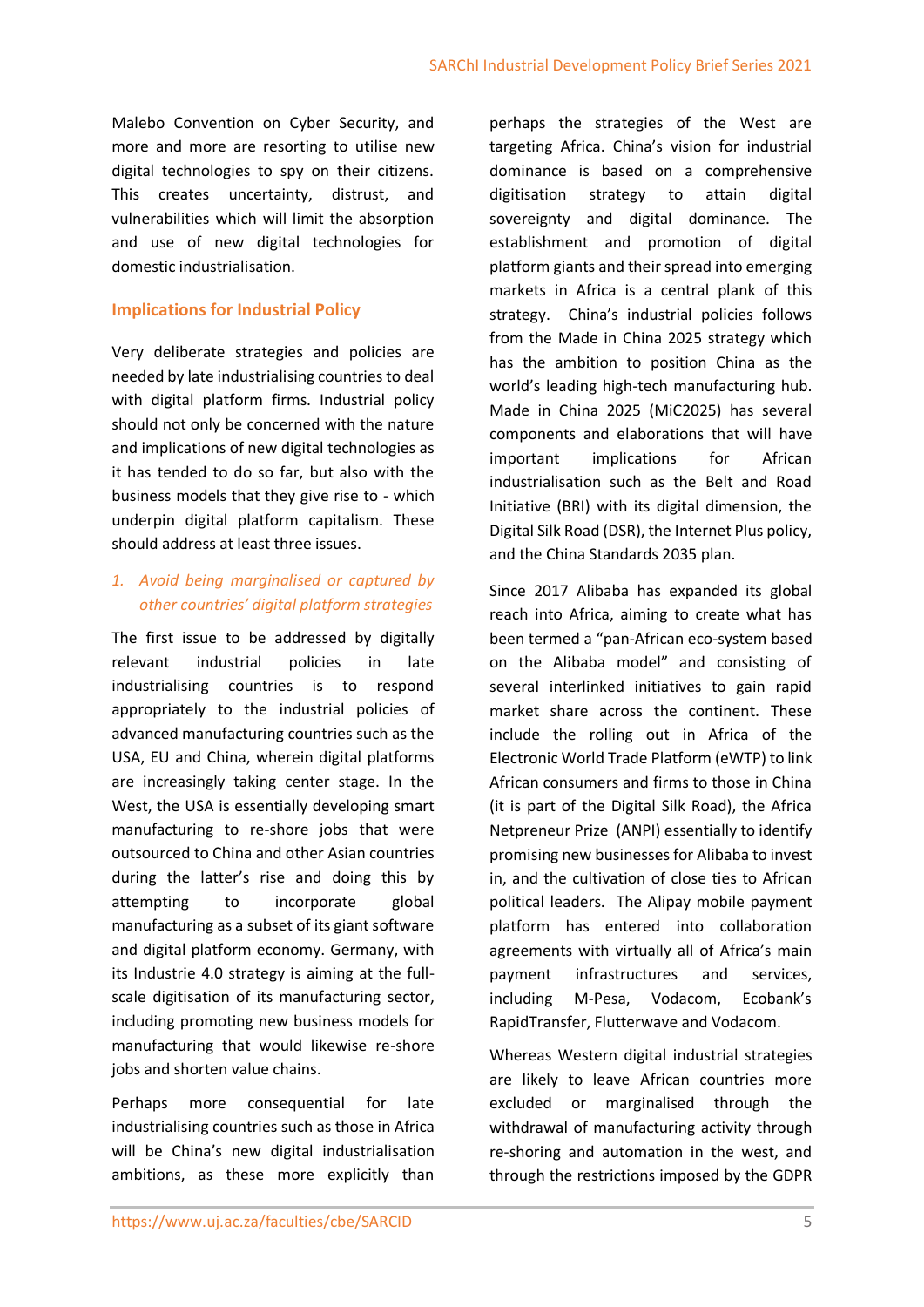and other privacy-oriented legislative response, China's industrial strategy is aiming to dominate African economies by locking their economies into China's technology hardware, standards, and cyber governance systems.

# *2. Appropriately regulate digital platforms*

A second issue to be addressed by digitally relevant industrial policies in late industrialising countries is to regulate global digital platforms so that developing countries could benefit from their presence but avoid many of the dangers. Global digital platforms do not only pose dangers - they also have many potential benefits - for instance most effectively illustrated in the resilience which they gave to many economies during the COVID-19 pandemic.

Building foundational capabilities, 21st century skills and upgrading developing countries' digital infrastructure would all help in empowering local agents to leverage the advantages of digital platforms. Improving digital entrepreneurship would facilitate a shift away from supply / pipeline -driven approaches of traditional manufacturing towards the more customer-oriented and demand-side focus of digital platforms.

The biggest challenge remains however in regulating digital platforms through regulation of the core basis of their business models – data and artificial intelligence models. Consideration of for instance the EU's grappling with this challenge indicates the complexity of the matter – and it is instructive to keep in mind that the EU, like late industrialising countries in Africa – is essentially marginalised in terms of the global digital platforms, which are largely from the USA and China: Europe has no comparable digital platforms to compete with. Thus, Europe's industrial strategy approach rest on regulating (US and Chinese) platforms in Europe. The EU for instance has in recent years in addition to the GDPR adopted its EU Platform-to-Business (P2B) Regulation (2019) as well as proposals for a Digital Markets Act (DMA) and a Digital Services Act (DSA) in December 2020.

For late industrialising countries this, as well as China's substantial efforts to impose its own standards and governance systems on the global economy, signals that industrial policy in the age of digital platforms will ultimately be policy and standards about data - about its ownership, sharing, exchange, and privacy protection. This raised the question: how can data best be governed from an industrial policy point of view?

The fact that data is non-rival in consumption or usage, and non-material (digital), complicates simple policies that may try to close local or national data from being harvested by foreign firms, as perhaps an analogue policy to protect domestic firms. The problem with such an analogy, is that in many cases the nature of data will result in crossborder spillovers in data analysis. What this mean is that because consumers may be roughly similar in their make-up and psychology across jurisdictions, data from consumers in another country may be useful in the protected jurisdiction, thus giving an advantage to digital platforms operating in many countries. Thus, for example, Chinesebased digital platform firms may, based on data harvested in Kenya, design products and sell data to businesses targeting South African consumers, without having to have access to data of South African origin. Moreover, because of the social dimension or externality value of data from one consumer for understanding another consumer, if data platforms compensate the individual owner of the data, i.e. respect their data ownership rights as many are advocating they should do, the social value of data will exceed the private value of data and hence the cost to the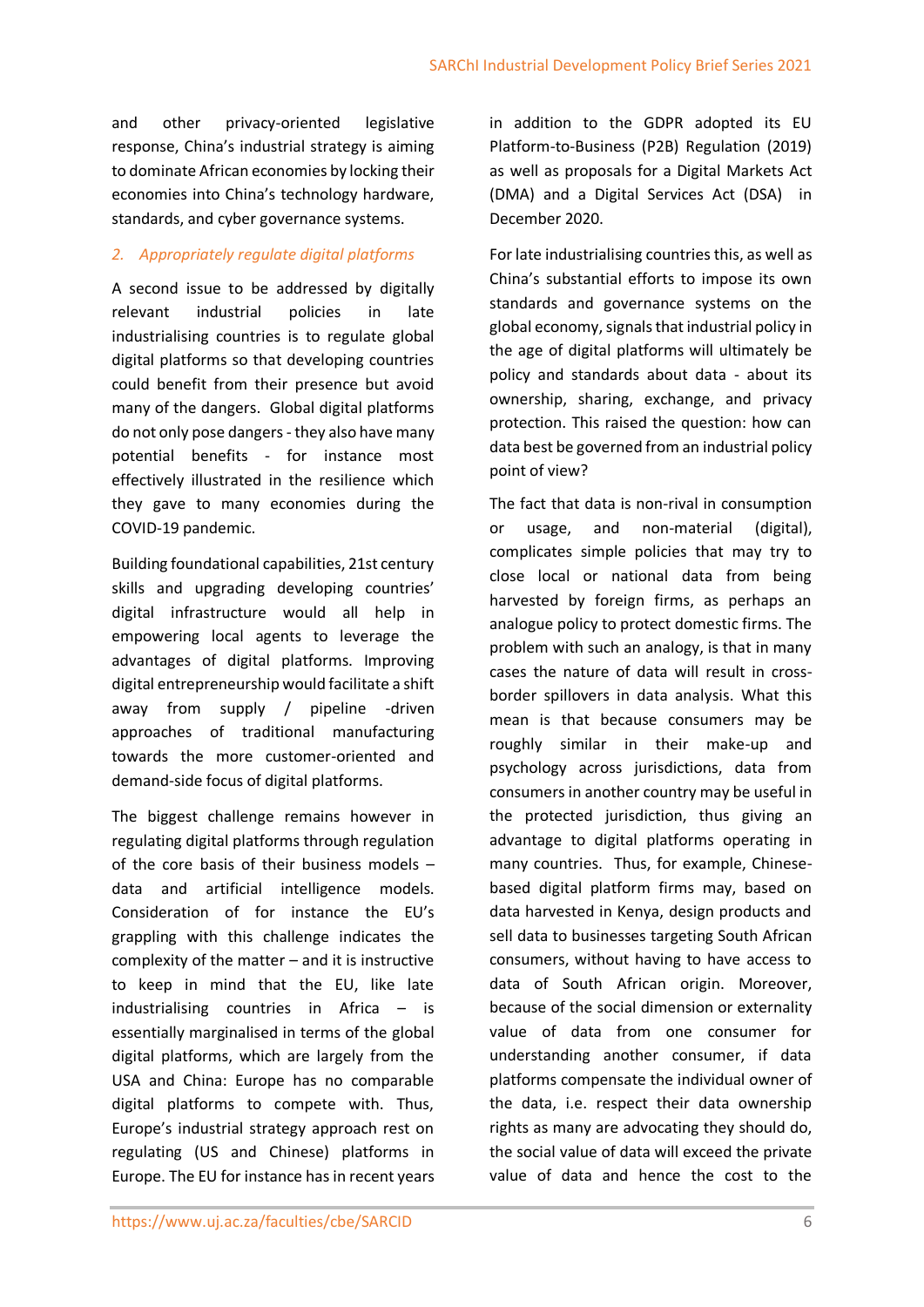platform of acquiring the private data will be much less than the value of the data to the platform.

While this complexity of regulating data given its nature remains an obstacle to late industrialisation and an open challenge for digital industrial policy, there is however also an upside, namely that there is sat the time of writing still policy space for novel digital industrial policies relating to data regulation and governance. This creates scope - and urgency - for strategic digital industrial policy in late industrialising countries.

# *3. Create a supportive environment for homegrown digital platforms*

A third issue to be addressed by digitally relevant industrial policies in late industrialising countries should be to help create a supportive environment for the emergence and growth of homegrown digital platforms. This will require a focus on digital entrepreneurship and the combination of skills, infrastructure and finance in digital entrepreneurial ecosystems wherein new ventures can be grown based on business models wherein data, digital ecosystems and consumer orientation is more centrally embedded than in traditional models. Such a focus will require more research on the current state, drivers, and obstacles of the emerging digital platform landscape in developing regions.

While the global digital platform economy is dominated by the USA and China – countries also leading the development of artificial intelligence, there has been significant growth in Africa in terms of the number of local (homegrown) digital platform firms. A recent study examining 365 digital platforms across eight African countries found they had an average of 92,000 users per month and that their average user base has been growing by 18% per annum in recent years. Around 82% of African platforms are "homegrown" although the 20% of foreign platforms were capturing an increasing size of the market - as our discussion above would make one expect. Moreover, the study mentioned also found that African homegrown platforms tend to focus largely on the local market – few are expanding into other African countries, and that the number of platforms is growing faster than the user base, with a lot of platforms also exiting the market. This all suggest that homegrown digital platforms are still fragmented. These preliminary findings on African digital platforms suggest that support industrial policies can possibly improve their efficiency and sustainability. More research is needed to understand the competitive landscape, pressures, strategies, and resources of these homegrown digital platforms in Africa and how to best strengthen the local digital entrepreneurship ecosystem to allow them to reap the benefits of the digital revolution.

### **Conclusion**

With the rise of digital platform capitalism, industrial policy is becoming a battle for technological supremacy and control over fundamental digital assets – both tangible and intangible. Regulations, standards, intellectual property, legislative measures are becoming more than ever key industrial policy tools. In this, the policy and political processes in late industrialisers cannot remain behind. According to Kenney and Zysman (2016:69) digital platform capitalism can, as was the case during earlier forms of capitalism, lead to social and political upheaval. As they put it, "The reality is that the winners and losers in markets depend on who can participate and on what terms. There are no markets, and no market platforms, without rules, but what happens to the politics if important market rules are made unchallenged by the platform owners? Many political struggles will be waged over these